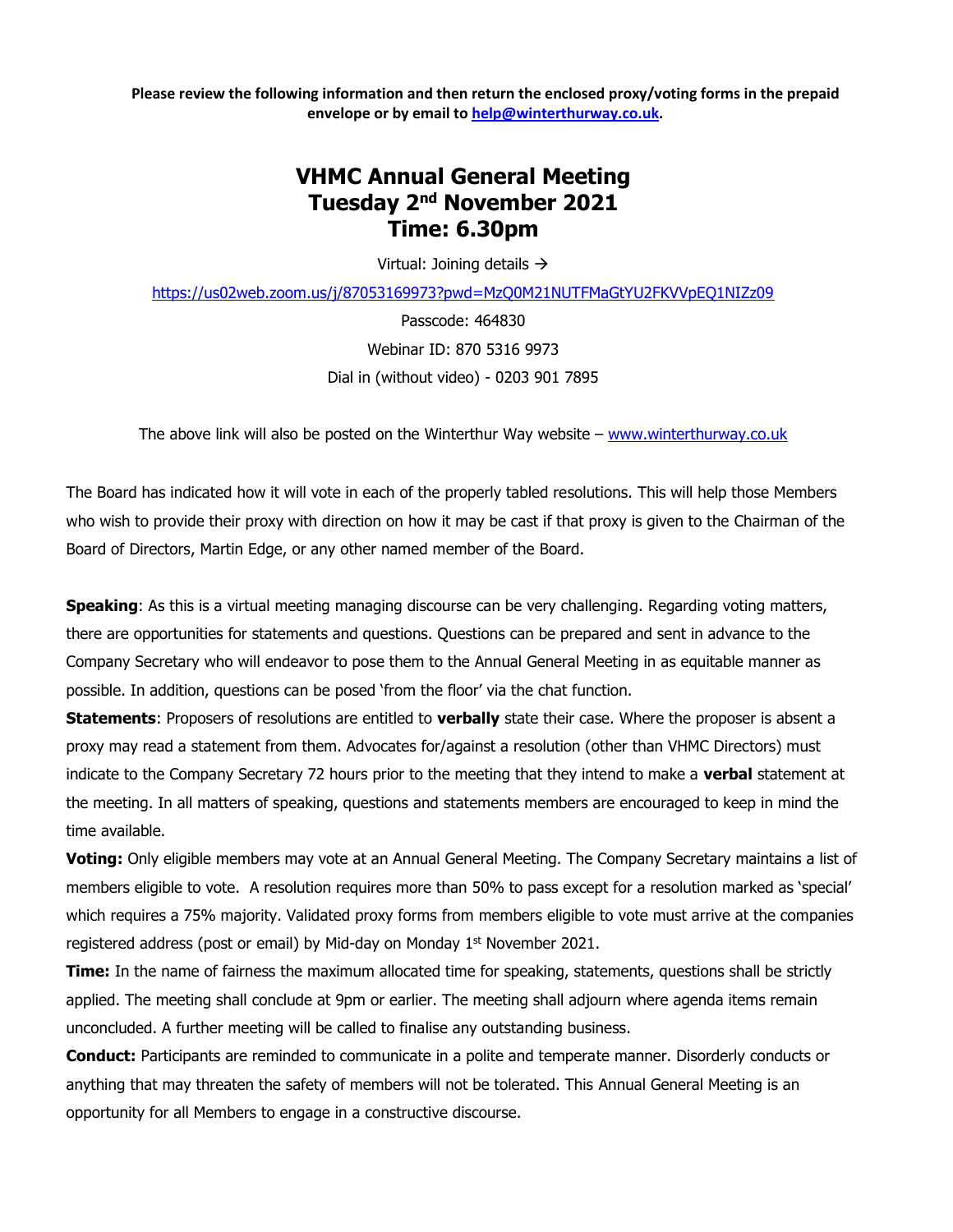# **AGM Agenda**

- 1. Chairman's message
- 2. Minutes of AGM of 17th November 2020
- 3. Managing Agents Report
- 4. Vote on acceptance of Annual Service Charge Accounts 2018
- 5. Vote on acceptance of Annual Service Charge Accounts 2019
- 6. Vote on acceptance of Annual Service Charge Accounts 2020
- 7. Appointment of Directors (election is presumed unless a poll or vote is requested)
	- a) Vote on Appointment of co-opted Directors Oliver Kirkham, Serif Omer
	- b) Vote on Re-election of 2 retiring directors Jaz Parmar and Stewart Smart
- 8. Vote on the Special Resolution (noted below)
- 9. Financial Forecast and Service Charge Budget for 2021
- 10. Project Updates
	- a) Cladding and Fire Safety
	- b) Lease Compliance
- 11. Q&A from Leaseholders
- 12. A.O.B

#### **Special Resolution to Amend the Articles of Association (Item 9 of the Agenda)**

The resolution requires a 75% threshold in favour to pass. The proposer is the VHMC Board of Directors. There will be a 5-minute statement in favour of the resolution by a member of the VHMC board followed by 10 minutes for questions. The Board intends to vote in favour.

#### Purpose

At our last EGM on 22<sup>nd</sup> February 2021, Members gave their overwhelming approval to strengthen our company's constitution (articles) to ensure that only those who pay, have a say, at Winterthur Way. Members decided by a clear margin that all aspects of company decision making should only be taken those who are fully paid up.

To improve this further a special resolution seeks to clarify the one-member one-vote part of the articles. The revised wording below will ensure that VHMC continues to follow in the legal tradition of companies limited by guarantee when it comes to member voting. Each Member has one vote irrespective of the number of flats they own.